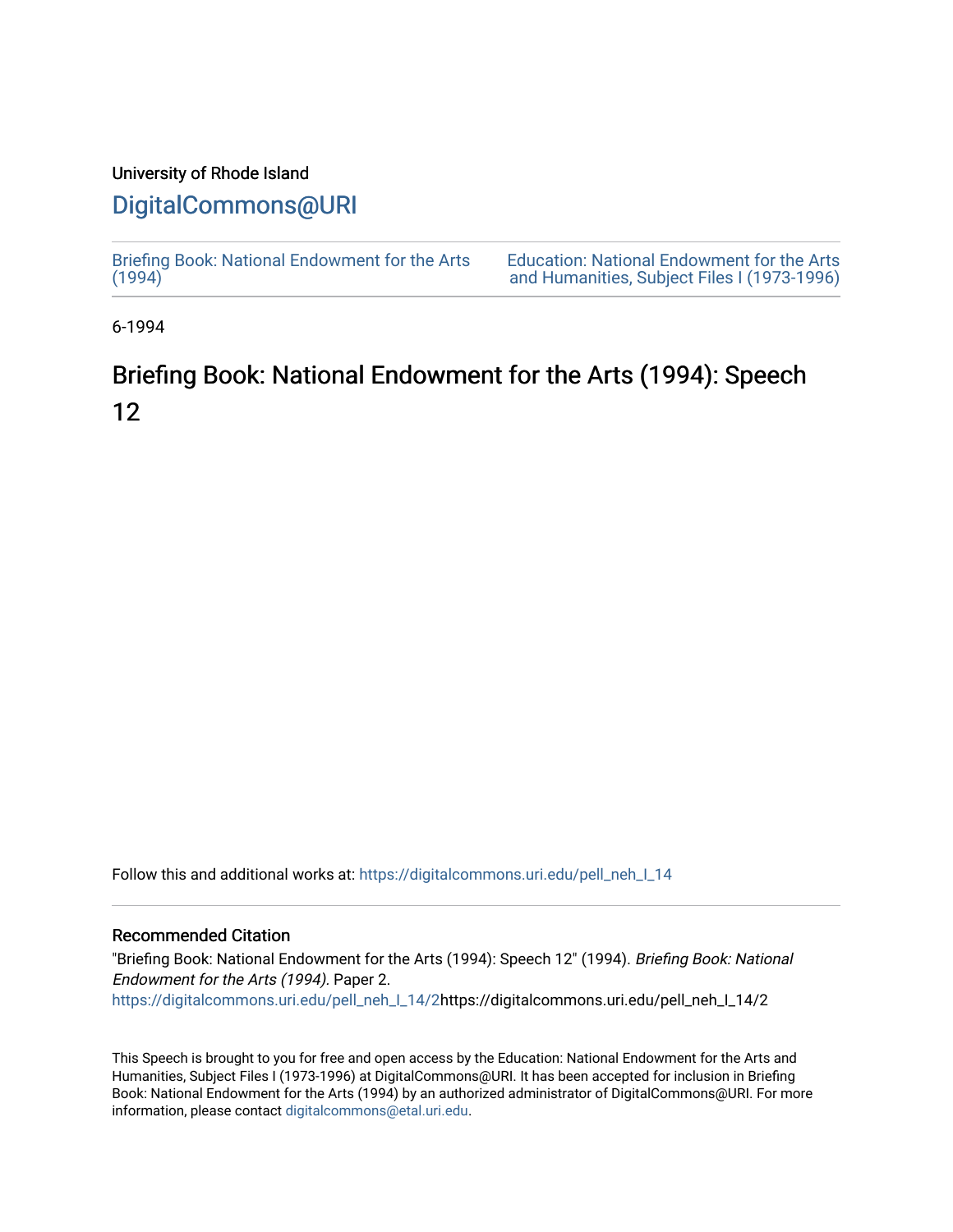#### SUPPORT FOR CULTURAL DIVERSITY IN THE ARTS

à.

- A priority of the National Endowment for the Arts is the  $\circ$ expansion of diversity in its programming, both cultural and geographic. Outreach efforts in minority communities have been expanded and special emphasis placed on protecting the arts and artifacts of distinct American ethnic groups nationwide.
	- In FY 93, the Arts Endowment awarded 543 grants totalling \$10.9 million to minority-controlled or minority-run organizations out of a total discretionary program budget of \$108 million. These awards were made in 35 states and 87 cities, including the District of Columbia and the U.S. territories of Puerto Rico, Virgin Islands, Guam and American Samoa. As a percentage of discretionary program funds, this represented an increase over the previous fiscal year.
- State arts agencies, which receive an earmarked allocation  $\mathbf{o}$ from the National Endowment for the Arts each year, also award grants to minority organizations and others for the specific purpose of directly benefitting distinct cultural communities.
- $\circ$ Within each of 7 major grant categories at the Arts Endowment (which account for about 32 percent of the total discretionary budget), special emphasis is on increasing minority participation. And in each of these categories -which include professional dance companies, expansion arts organizations, media arts organizations, opera-musical theater professional companies, presenting organizations, and visual arts organizations -- minority applicants have a higher rate of success in obtaining grants than other applicants.
	- In FY 1993, the success rate for minority applicants in these categories reached 85 percent, as compared to 64 percent for all applicants.
	- Minority-run applicants represented 25 percent of the applicants, but 34 percent of the grantees.
	- -- The Arts Endowment increased the budget for these seven categories by nearly \$2 million from FY 1993 to FY 1994 in recognition of their benefit to minority applicants.
- The Expansion Arts Program of the National Endowment for the  $\circ$ Arts was established in 1972 specifically to support arts programs in ethnically distinct communities -- inner cities, rural hamlets, and Native American lands. Expansion Arts